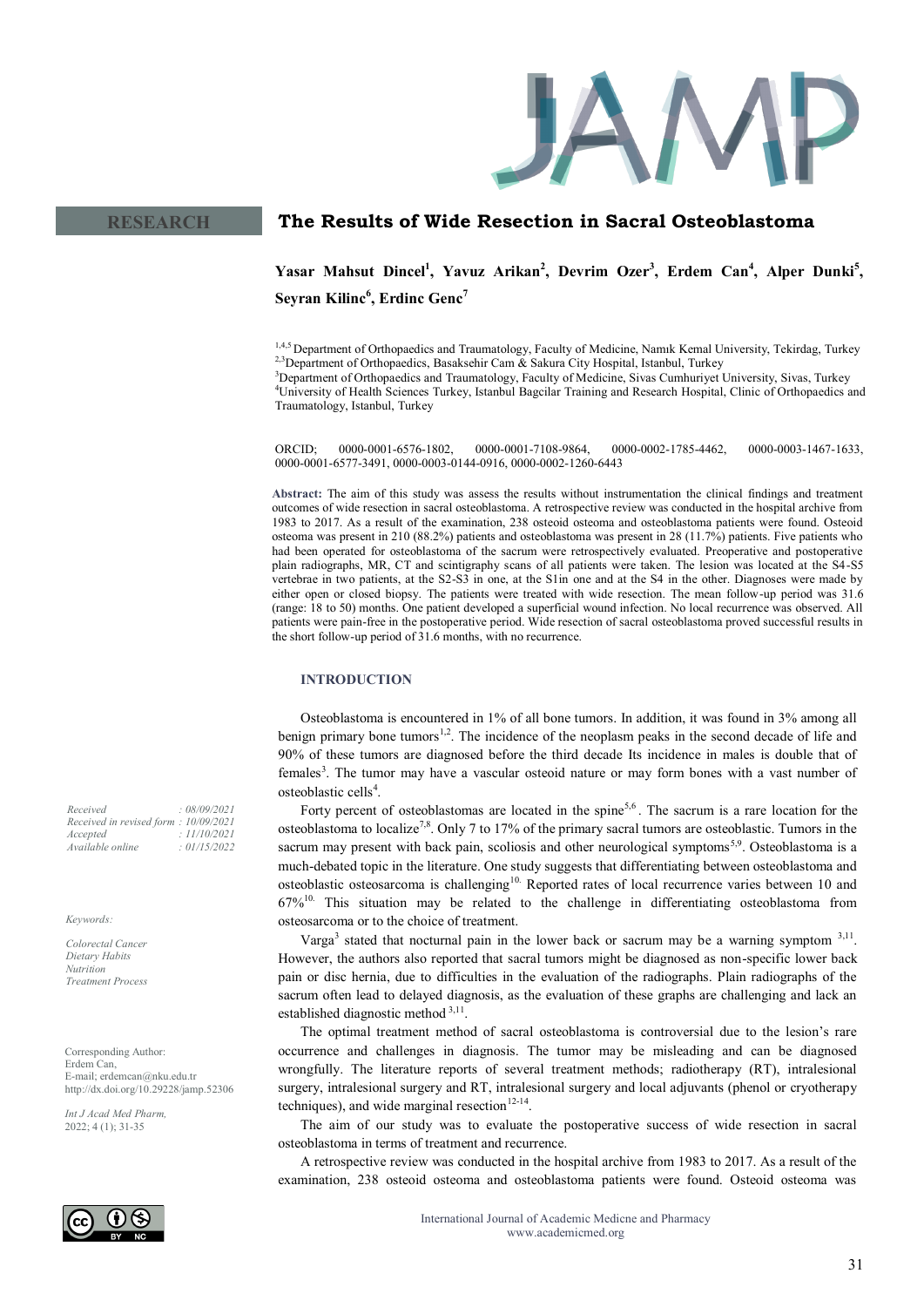present in 210 (88.2%) patients and osteoblastoma was present in 28 (11.7%) patients. Our institutional database was queried and four patients [4 males (80%), 1 female (20%); mean age: 14 (range: 9 to 19) years] who had been operated with wide resection due to sacral osteoblastomas and followed up between the years 1983 and 2017 were included in the study. The mean follow-up period was 31.6 (range: 18 to 50) months. Medical data from the hospital records, surgical records, pathology reports, clinical notes and direct radiographs, magnetic resonance imaging (MRI), computed tomography (CT) and scintigraphy reports comprised our patient data. Staging was done based on the Enneking classification <sup>15</sup> for benign bone tumors and all lesions were classified as Stage 2.

Preoperative evaluations were made using standard radiographs, bone scintigraphs (BS), CT and MR images. Open or closed biopsies were performed before surgery under fluoroscopic guidance. The posterior approach was employed in all patients. None of the patients underwent embolization for preoperative bleeding control.

The patients were given non-steroidal anti-inflammatory drugs (NSAIDs) for three days in the postoperative early period. All patients were mobilized on Day 2.

Routine checks were made for all patients in the postoperative follow-up period. The patients were called for follow-up visits every six months in the first two years and once a year thereafter, and they were examined for local recurrence and complications.

The time between the time of diagnosis and time of the final follow-up was considered survival without progression.

# **RESULTS**

The patients have had most of their symptoms before they presented to our clinic. The mean time to diagnosis was 9.2 (range: 2 to 16) months. All patients had the same symptoms of pain in the lower back and the sacrum and relief of pain with the use of NSAIDs. Postoperative findings of neurological examination of all patients were normal and no mass could be felt during physical examination. Local tenderness upon palpation was observed. The lesions were located at the level of S4-S5 vertebrae in two patients, at the level of S2-S3 in one and at the level of S4 in the other (Table 1) One of our patients developed superficial infection in the postoperative period, which was treated with antibiotics. The superficial infection was seen in our patient who was performed open biopsy (Case 4). All patients were treated with wide resection alone. (Figure 1, 2) This was the patient whose diagnosis was made after open biopsy and who developed superficial infection. The mean follow-up period of our patients was 31.6 months and no recurrence was seen within the follow-up period. In all patients, the lesion was reached via an incision from the posterior and no problems were encountered during the removal of the tumor via wide resection. As discussed and agreed by the tumor council before surgery, none of the patients underwent embolization for bleeding control due to low vascularity of the pathological tissue. Pain resolved in all patients in the postoperative period.

**Table 1.** Demographic and Clinical Characteristics in 5 Patients (Yr: Years; Mo: Months)

|                         | Sex, Age<br>(yr) | Enneking<br>stage | Tumor<br>Volume | Tumor<br>Location              | Abnormal<br>Neurological<br>Findings | Previous<br>Treatment | Surgical<br>Complication        | Follow-up<br>(yr, mo)       |
|-------------------------|------------------|-------------------|-----------------|--------------------------------|--------------------------------------|-----------------------|---------------------------------|-----------------------------|
| 1                       | M,15             | 2                 | $22*22*16$ mm   | S <sub>4</sub> -S <sub>5</sub> | N <sub>0</sub>                       | No                    | No                              | $2 \text{ yr} 8 \text{ mo}$ |
| $\mathbf{2}$            | M <sub>0</sub>   | 2                 | $25*24*16$ mm   | <b>S4</b>                      | No                                   | No                    | No                              | $2 \text{ yr} 2 \text{ mo}$ |
| 3                       | M,19             | 2                 | $23*18*16$ mm   | $S2-S3$                        | N <sub>0</sub>                       | No                    | N <sub>0</sub>                  | $2 \text{ yr} 8 \text{ mo}$ |
| $\overline{\mathbf{4}}$ | F,14             | 2                 | $48*32*18$ mm   | $S4-S5$                        | No                                   | No                    | Yes (superficial)<br>infection) | $4 \text{ yr} 2 \text{ mo}$ |
| 5                       | M <sub>13</sub>  | 2                 | $21*19*20$      | S <sub>1</sub>                 | N <sub>0</sub>                       | N <sub>o</sub>        | N <sub>0</sub>                  | $1 \times 6$ no             |



**Figure 1**. a) Preoperative MRI, b) Preoperative MRI, c) Preoperative CT, d) Preoperative standard x-ray, e) Postoperative CT AP, f) Postoperative CT PA

**Figure 2**. a) Preoperative MRI, b) Preoperative MRI, c) Preoperative CT, d) Postopertive CT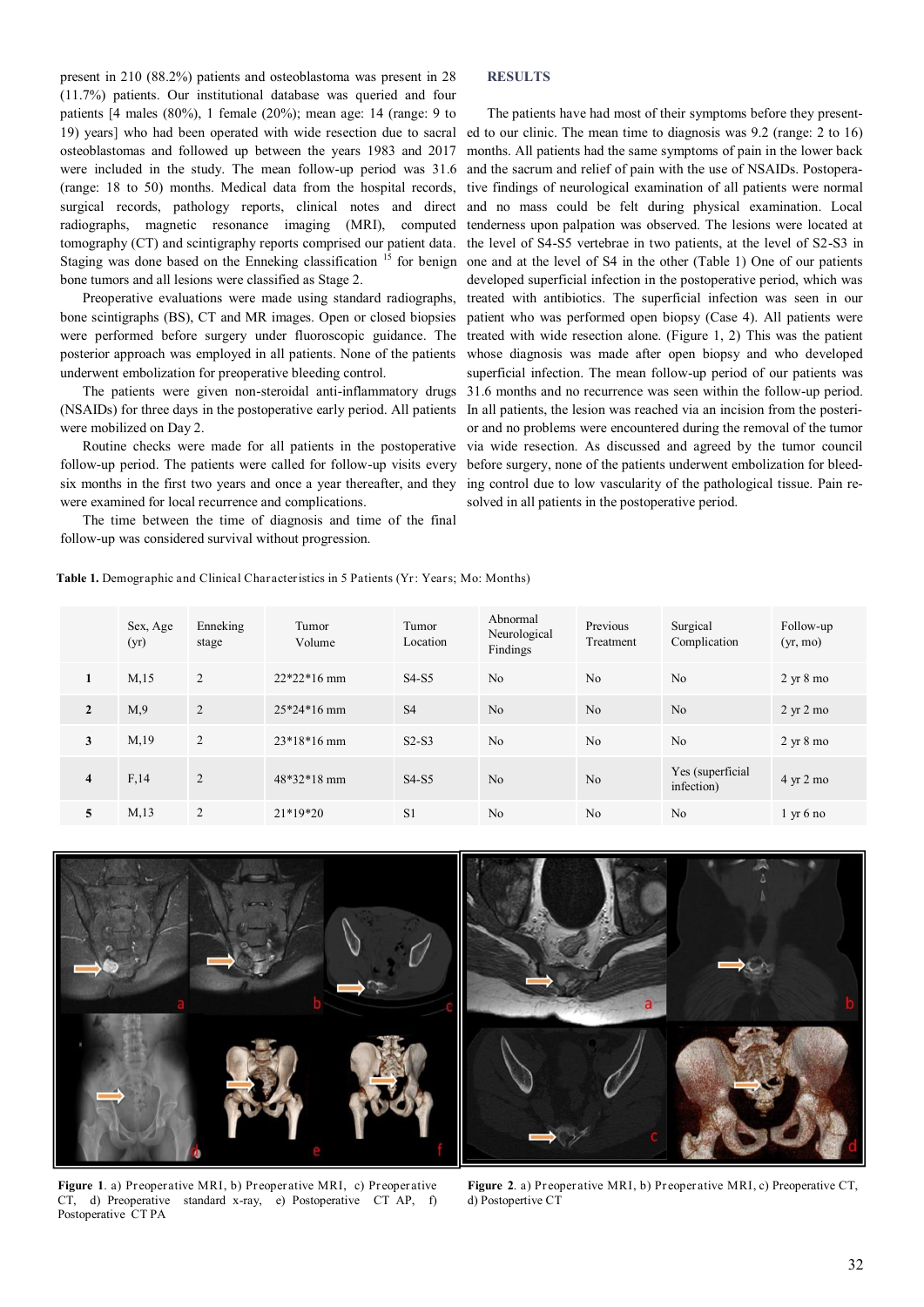# **DISCUSSION**

As a result of the literature review, 4 articles were obtained. These articles with publication dates between 1997-2017 were reviewed. Publications with relatively large patient series on sacral literature analysis, whereas the other case reports (cases with one patient) were not considered (Table 2)

Osteoblastomas are rare, solitary, benign bone tumors comprised of well vascularized connective tissue and osteoids, where primitive woven bones are actively formed<sup>2,4.</sup> The tumor was first described by Jaffe <sup>16</sup>-<sup>19</sup> in 1932 and its characteristics was later defined by Jaffe and Lichtenstein<sup>19-21</sup>. Osteoblastomas are mostly seen in the posterior elements of the vertebra and rarely in the vertebral bodies. The reason for patients to apply to the outpatient clinic is usually local tenderness and pain. Symptoms have a wide range of variety and the diagnosis is delayed in most cases $2^{2,23}$ . Although the growth progress of the benign neoplasm is slow, osteoblastomas are challenging when they are Paresthesia, paraparesis, scoliosis and torticollis may sometimes be localized in the mobile spine and sacrum. The disorder is typically seen in the young adults, with a slightly higher incidence in males. In benefited from NSAIDs and showed no signs of preoperative or our study, 75% of our series were males. The mean age of the patients at the time of diagnosis was 14.2 years. In terms of age and gender, the findings in our series are compatible with those of the surrounding the primary tumor can be quite lytic or dense. The cortex literature<sup>24</sup>. Patients usually show clinical signs of pain and neurological deficit. The time between the surgery and the onset of symptoms are usually delayed<sup>25</sup>. Our patients did not exhibit any neurological deficits in the preoperative and postoperative period. The mean time to diagnosis was 9.2 (range: 2 to 16) months.

Computed tomography can determine the localization of the lesion, bone involvement, as well as show the degree of sclerosis. Therefore, it is the preferred imaging method<sup>26</sup>. Because of inflammatory changes, findings in spinal osteoblastomas can be misleading, so MRI has limited use  $27$ . Edema is not a specific response to tumor-induced inflammation. Edema present challenges in visualizing the gaps between the bone edges and identifying the soft tissues. It also causes wrongful diagnosis of the aggressive and malign lesions28,29. Peritumoral inflammation is thought to occur secondary to prostaglandin production, and it has often been associated with osteoblastoma in the literature<sup>30</sup>. A non-specific inflammation, modulated by hypervascularity and hyperperfusion, occurs as a response2,31. Localized inflammatory response in MR images was first described as the "flare phenomenon" in 1990  $<sup>5</sup>$ . Studies showing the</sup> importance of the inflammatory response in children were later seen in the literature <sup>32</sup>. COX inhibitors used in the treatment of osteoid osteoma, a lesion similar to osteoblastoma, can be an example for prostaglandin-mediated inflammation. Generally, the flare phenomenon often accompanies osteoblastoma, but MR images can be excision <sup>37</sup>. The rate of recurrence is high due to limitations on the misinterpreted if CT and clinical data are ignored. Extensive bone surgical approach imposed by the neurological structures and marrow edema and soft tissue edema intuitively suggest a malign anatomical structures like dura mater <sup>38</sup>.

osteoblastoma (with two and more patients) were included in the and MR images. Although CT is necessary in exact assessment of the pathology as in the assessment of osteosarcoma, Ewing's lymphoma sarcoma. Almost in all CT images or plain radiographs, these lesions show malign bone damages. The benign findings of osteoblastoma in CT outweigh the potentially alarming findings of MRI <sup>33</sup>. Preoperative assessment should be carried out using both CT bone involvement, MRI is a complemental method. MRI is essential in the assessment of the medullary canal, nerve roots and soft tissues  $24$ .

> Following curettage, osteoblastomas may show locally aggressive behavior and recur. In addition, by definition they do not have the potential to metastasize and are benign. Pain is the most common clinical complaint in patients with osteoblastoma. Gait disturbances, swelling, increased temperature and tenderness are among other common symptoms. More severe pain is seen in aggressive osteoblastomas. Localized destruction zones can be considered as the reason for this. Pain in osteoblastoma, unlike osteoid osteoma, does not respond to NSAIDs and night pain is usually less severe. seen with spinal osteoblastomas  $8,34$ . Our patients had temporarily postoperative neurological deficit.

> Osteoblastomas can occur in a variety of ways. The area of osteoblastomas can be thin or wide. They may also consist of fibrotic tissue without bone formation. Microscopically, osteoblastomas have a bony trabecular meshwork within a loose fibrovascular stroma, classically surrounded by a single row of benign osteoblasts. Minimal mitotic activity is seen in osteoblasts or stromal cells. In addition, irregular bone formation is often observed, accompanied by dense cortex <sup>35,36</sup>.

> Osteoblastoma may resemble lesions such as osteosarcoma, osteoid osteoma radiologically, and it also shows similarity with chondroblastoma, aneurysmal bone cyst, chondrosarcoma, and this causes difficulties in diagnosis. In addition, the pathological changes in osteoblastoma are usually different from other lesions. Although the radiographic appearance of osteoblastomas may seem aggressive, these tumors are benign histologically. It is a basic practice to take a biopsy before curettage or resection. Previous biopsy is very useful in choosing the type of procedure to be performed.

> The mainstay of treatment is surgery and usually total block resection is employed <sup>21</sup>. This treatment is a radical one and does not allow for recurrence. Other procedures for the tumors localized in the vertebral column are curettage and marginal resection. The rate of relapse in patients treated with surgery alone is about 10%.

> Radiotherapy is applied as an adjuvant treatment in unresectable or recurring tumors, aggressive forms of the lesion or after incomplete

**Table 2 :** With 2 and more number of patients Results of Systematic Review from 1997 to 2017.

| Number of<br>patients | <b>Authors</b>                           | Year | Location | <b>Symptoms</b> | <b>Treatment</b>                                                                  | <b>Follow-up</b> | <b>Outcome</b>                               |
|-----------------------|------------------------------------------|------|----------|-----------------|-----------------------------------------------------------------------------------|------------------|----------------------------------------------|
| $\overline{2}$        | Sar et al <sup>36</sup>                  | 2002 | sacrum   | not specified   | Resection (wide margins)                                                          | 65 and 51 mo     | Local recurrens(-)                           |
| 5                     | Berry et $al43$                          | 2008 | Sacrum   | not specified   | Curettage                                                                         | not specified    | Local recurrens(-)                           |
| $\overline{2}$        | Poleksic $^{\prime}$ et al <sup>13</sup> | 2010 | Sacrum   | Pain            | Curettage                                                                         | not specified    | Not specified                                |
| 18                    | Ruggueri et al <sup>20</sup>             | 2016 | sacrum   | pain            | 16 curatage, 1 curettage $+$<br>RT <sub>.1</sub> case Resection<br>(wide margins) | $8.4 \text{ yr}$ | Local recurrens<br>$(-)$ 3 patients<br>(17%) |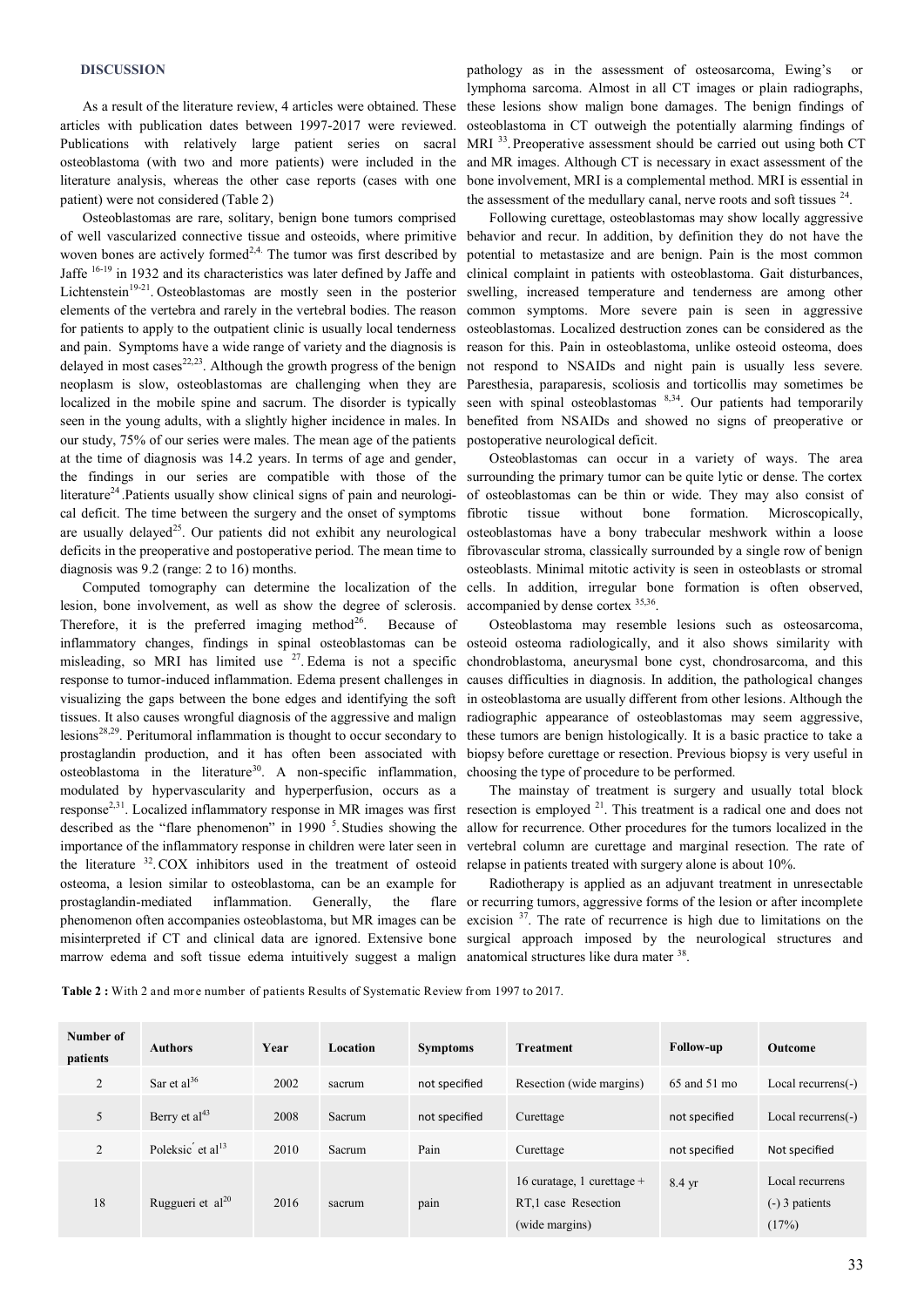Unfortunately, the success of RT in preventing recurrence after incomplete excision has not been shown. The disadvantages of this treatment are its local adverse effects and potential of causing radioactive sarcomas <sup>39</sup>. In their review of 197 osteoblastoma cases, Marsh <sup>13</sup> concluded that "RT does not change the course of the disease and is contraindicated". In our review of the literature, we found only one case of sacral osteoblastoma treated with RT; with a dose of 45 Gy, the lesion regressed and improvements in pain, motor and sensory functions were observed during the one-year follow-up period of an 18 -year-old male patient  $40$ . Due to the short period of follow-up in this study, one cannot advocate for the use of RT alone. Therefore, we did not prefer RT in our series.

Osteoid osteomas (OO) often cause pain and are treated for persistent pain. In addition, osteoblastomas increase the pain and also size of the bone and are therefore treated. Osteoblastomas cause destruction of bone and may pose a risk to various structures. These include the iliac vessels, hip, bony support of the pelvic ring, lumbosacral nerve roots, bladder, ureters, and rectum<sup>7,11,25,36,41</sup>. Compared to OOs, osteoblastomas are more aggressive, bigger and they have a higher tendency for recurrence. Cases with osteosarcomas 7 mimicking osteoblastoma and malign degenerations have been reported and misleading or wrongful diagnoses have been made  $^{7,42}$ . In some cases, the differential diagnosis of osteoblastoma from osteosarcomas 8. may be histopathologically weak; molecular genetic testing may come handy in solving this problem  $^{7,41}$ . In our series, the lesions could be diagnosed by pathology.

The treatment choices in osteoblastoma include RT, intralesional surgery, intralesional surgery and RT, intralesional surgery and local adjuvants phenol or cryotherapy, and wide resection. The decision for intralesional surgery usually depends on the relationship of the lesion with the nerve roots, pelvis and visceral structures. The disadvantage of intralesional surgery in aggressive diseases like this is the increased risk of recurrence <sup>7</sup> . Intralesional excision in the form of curettage provides good local control for common sacral osteoblastomas, whether or not supported by local adjuvants <sup>36,43,44</sup>. Theoretically, wide excision minimizes the risk of local recurrence; however, the lesion close to the S3 vertebra has a higher risk of surgical morbidity. We preferred wide excision in our patients and did not encounter surgical morbidity. 306 cases of osteoblastoma were reviewed by the Mayo clinic, and only 75 patients had full treatment and long clinical follow-up. In this study, intralesional surgery recurrence rate was 19%, marginal resection was 5.6%, and wide resection was 20% <sup>36</sup> . The exact localization of the tumor is one of the most important factors in successful removal.

Osteoblastoma is a hypervascular tumor. Therefore, preoperative embolization may be preferred to improve surgical conditions and reduce intraoperative bleeding <sup>45</sup>. The need for embolization was discussed in the oncology council and we concluded that embolization was not necessary.

### *Conclusion*

We believe that the surgery of patients with sacral osteoblastomas should be performed in a specialized tumor center with high level of <sup>23.</sup> surgical and oncological expertise. We did not observe any recurrence or neurological deficit in our patients treated with wide resection. All our patients underwent a single surgery and received no additional treatment.

#### *Conflict of interest*

The authors declare that there are no conflict of interests.

## *Financıal disclosure*

The authors declared that this study has received no financial support.

## **REFERENCES**

- Unni KK : Benign osteoblastoma (giant osteoid osteoma). In: Unni KK, ed. Dahlin's Bone Tumours: General Aspects and Data on 11 087 Cases . 5th ed . Philadelphia, PA : *Lippincott-Raven* 131 – 42 , 1996
- 2. Vogler JB , Murphy WA : Bone marrow imaging. *Radiology* 1988; 168: 679–693
- Varga P.P, Bors I, Lazary A: Sacral tumors and management. *Orthopedic Clinics of North America*, 40(1), 2009; 105-123
- Sung HW, Shu WP, Wang HM, Yuai SY, Tsai YB : Surgical treatment of primary tumors of the sacrum.*Clin Orthop Relat Res* 1987; 215: 91-98
- 5. Crim JR, Mirra JM, Eckardt JJ, Seeger LL: Widespread inflammatory response to osteoblastoma: the flare phenomenon. *Radiology* 1990; 177:835–836
- 6. DalCin P, R Sciot, I Samson, I DeWever , H Vanden Berghe: Osteoid osteoma and osteoblastoma with clonal chromosome changes . *Br J Cancer* 1998; 78 : 344 – 8
- 7. Berry M, Mankin H, Gebhardt M, Rosenberg A, Hornicek F : Osteoblastoma: a 30-year study of 99 cases . *J Surg Oncol* 2008; 98 : 179 – 83
- 8. Dorfman H, Czerniak B: Bone tumors. *St. Louis : Mosby, Inc.* 1998.
- 9. Nemoto O, Moser RP Jr, Van Dam BE, Aoki J, Gilkey FW : Osteoblastoma of the spine. A review of 75 cases. *Spine* 1990; 15:1272– 1280
- 10. Campanacci M . Bone and Soft Tissue Tumors : New York, NY : *Springer-Verlag* ; 1993.
- 11. Biagini R, Orsini U, Demitri S, Bibiloni J, Ruggieri P, Mercuri M, et al. : Osteoid osteoma and osteoblastoma of the sacrum : *Orthopedics* 2001;  $24:1061-4$
- 12. Bilkay U, Erdem O, Ozek C, Helvaci E, Kilic K, Ertan Y, et al. : A rare location of benign osteoblastoma: review of the literature and report of a case. *J Craniofac Surg* 2004; 15: 222-225
- 13. Marsh BW, Bonfiglio M, Brady LP, Enneking WF : Benign osteoblastoma: range of manifestations . *J Bone Joint Surg Am* 1975;  $57 : 1 - 9$
- 14. Poleksic ZR , Lalosevic VJ , Milinkovic ZB : Osteoblastoma of the spine . *Acta Chir Iugosl* 2010; 57 : 63 – 8
- 15. Enneking WF : A system of staging musculoskeletal neoplasm . *Clin Orthop Relat Res* 1986; 9 – 24
- 16. Jaffe H, Mayer L : An osteoblastic-osteoid tissue forming tumor of a metacarpal bone. *Arch Surg* 1932; 24:550–564
- 17. Jaffe HL : Benign osteoblastoma. *Bull Hosp Joint Dis* 1956; 17: 141–151
- 18. Jambhekar NA, Desai S, Khapake D : Osteoblastoma: a study of 12 cases. *Indian J Pathol Microbiol* 2006; 49: 487-490
- 19. Ruggieri P, Mcleod RA, Unni KK, Sim FH : Osteoblastoma. *Orthopedics*  1996; 19: 621-624
- 20. Lichtenstein L: Benign osteoblastoma; a category of osteoid-and bone-forming tumors other than classical osteoid osteoma, which may be mistaken for giant-cell tumor or osteogenic sarcoma. *Cancer* 1956; 9:1044–1052
- 21. Sar C, Eralp L: Surgical treatment of primary tumors of the sacrum. *Arch Orthop Trauma Surg* 2002; 122:148–55.
- 22. Saghieh S, Rameh C, Birjawi G, Lakkis S: Sacral osteosarcoma presenting as a L5-S1 disc herniation. *Int Surg* 2005; 90: 289-292
- Sanjay DC, MD, Kathryn G, Vassil K, MD, and James CA, MD: Osteoblastoma of the Spine With Discordant Magnetic Resonance Imaging and Computed Tomography Imaging Features in a Child. *Spine* Volume 33, Number 25, pp E968–E970.
- 24. Ruggieri P , Huch K , Mavrogenis AF , Merlino B , Angelini A : Osteoblastoma of the Sacrum. *Spine* Volume 39 , Number 2 , pp E97 - E103.
- 25. Ozaki T, Liljenqvist U, Hillmann A, Halm H, Lindner N, Gosheger G, et al. : Osteoid osteoma and osteoblastoma of the spine: experiences with 22 patients . *Clin Orthop Relat Res* 2002; 394 – 402